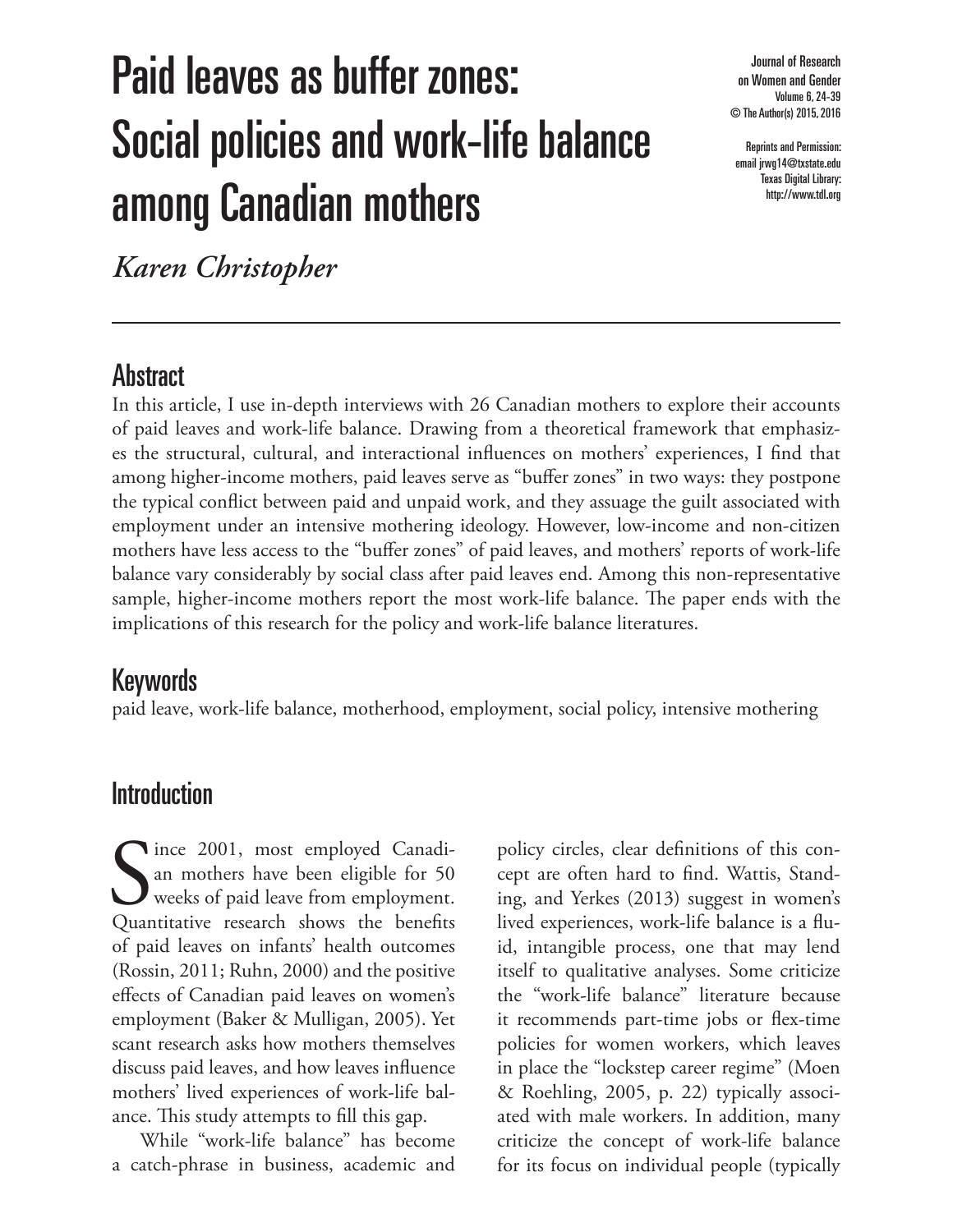mothers) and their personal achievements, rather than institutions and policies that influence work-life balance (Caproni, 2004). However, recent quantitative work suggests that supportive policies and flexible work schedules increase workers' satisfaction with work-life balance (Abendroth & den Dulk, 2011; Hayman, 2009).

Drawing from this literature, this study analyses 26 in-depth interviews to uncover nuances in mothers' discussions of work-life balance. Here I explore work-life balance by asking mothers to what extent their actual work-life arrangements resemble those they desire. This study goes beyond an individual-level analysis, drawing from the theoretical framework of Pfau-Effinger (2004) to explore how social policies, cultural beliefs, and partners influence mothers' accounts of work-life balance. I find that in this sample of mothers, paid leaves act as "buffer zones" in two ways: as expected, the nearly yearlong paid leave assuages work-family conflict during that time. In addition, for many higher-income mothers in this sample, the year-long paid leave serves as a cultural buffer zone in which mothers are automatically intensive mothers and therefore protected from the guilt associated with employment under an intensive mothering ideology. However, once paid leaves end, mothers' negotiation of these cultural demands varies by social class.

# Literature Review

Drawing from the theoretical frame of Pfau-Effinger (2004), this paper explores how mothers' work-life accounts are influenced by larger social/political contexts: the "gender order" of welfare states and labor markets, the "gender arrangements" in families, and the predominant "gender culture"

regarding motherhood in North America. Prior research suggests that these structural, interactional, and cultural factors intersect to influence mothers' employment and caregiving arrangements (Hays, 1996; Stone, 2007; Walzer, 1997; Williams, 2012).

#### » The Gender Order of Social Policies

Over the past few decades, many nations created a more egalitarian gender order by expanding paid leaves and state-subsidized child care; Canada has done the former, but very little concerning the latter. Under Misra, Budig, and Moller's (2007) classification of welfare states according to their support for care work, Canada falls into the liberal primary earner/secondary career regime: state policies support women's equal access to employment (de jure), but the state provides little support for child care. Mahon and Phillips (2002) describe the child care system as "a system of income support and subsidies targeted at very poor families" (p. 210). In 2006, the Canadian government instituted the Universal Child Care Benefit (UCCB), under which every family receives \$100 per month for each child under age six, ostensibly to help assuage the high cost of child care. However, there were no provisions in the UCCB to increase state provision of child care.

With its implementation of approximately year-long paid leaves for caregiving, Canada departed from the liberal welfare state model that limits state provision of benefits. In 2001, paid leaves under the Employment Insurance (EI) program in Canada were extended from 10 weeks of parental leave to 35 weeks that could be split between partners. When combined with the 15-week maternity leave, mothers who had worked 600 insurable hours were thus eligible for 50 weeks of paid leave, at the replacement rate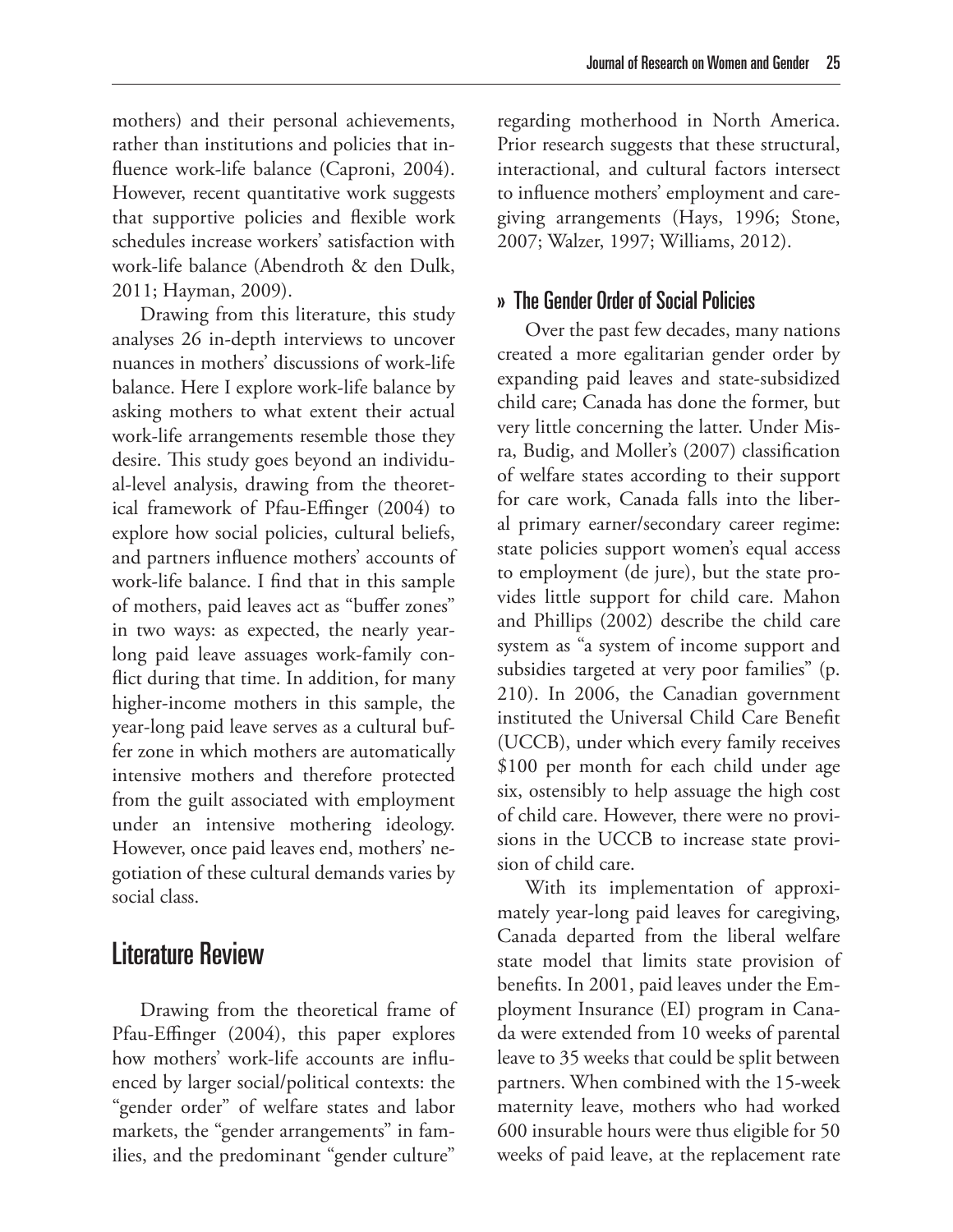of 55% of one's previous earnings. About 60% of Canadian mothers qualify for paid leave benefits (Doucet, McKay, & Tremblay, 2009). While government benefits are capped at "a maximum weekly benefit of \$413" (Evans, 2007, p. 121), which has not changed since 1997, employers can "top up"

mothers' leaves to supplement the amount mothers receive. Marshall (2010) found that throughout Canada, fewer than one-fifth of mothers received a "top up" to their EI benefits. Mothers who received "top-ups" were more likely to work in the public sector and were more likely to return to their jobs (Marshall, 2010) than mothers who did not receive "top ups."

For all Canadian mothers, the 2001 extension to paid leave increased the average length of leave, as well as mothers' attachment to the labor force (Baker & Mulligan, 2005). After implementation of the longer leave, Canadian mothers were more likely to take longer leaves, less likely to quit their jobs, and more likely to return to their prebirth employers than before 2001 (Baker & Mulligan, 2005).

However, the receipt of paid leave benefits varies by social class and by gender. Higher-income Canadian women can afford to take longer leaves than lower-income women (Evans, 2007). In addition, more disadvantaged mothers—those with the lowest levels of education, single parents, and minorities—worked fewer hours, and so were less often eligible for paid leave. Because men's average earnings remain considerably higher than women's, the latter are more likely to take leave, particularly under the relatively low wage replacement rate of 55% (Evans, 2007). Consequently, only about 23% of men took leave in 2006 (Doucet, McKay, & Tremblay, 2009).

In terms of other social policies, over the 1990s the province of Ontario increasingly

required work-related activities for receipt of social assistance. Gough (2001) refined an earlier classification of welfare state regimes to make Canada's social assistance program less generous and more similar to that of the U.S., the least generous program among Western, affluent nations.

All of these social policies—paid leave, child care and social assistance—influence mothers' work-life balance. Paid leaves are only available for the first year of a child's life, and given that they only cover 55% of a parent's salary, single mothers and lower-income mothers should be less able to afford taking paid leaves. All (Canadian citizen) families with pre-school aged children receive the UCCB. Social assistance programs are only available to lower-income families, so they should be most relevant in lower-income mothers' narratives. Therefore, the access to and uptake of these social policies is likely to differ based on women's social class backgrounds.

Other structural components of the "gender order"—such as education and labor markets—certainly affect mothers' work-life balance (Damaske, 2011; Garey, 1999; Gerson, 1985; Walzer, 1997; Williams, 2012). Damaske (2011) shows how more privileged women tend to get higher-paying, more flexible, and more enjoyable jobs, all of which foster more steady employment (compared to less privileged women). She illustrates how women's work pathways vary by social class: "steady workers" (most commonly higher-earning women) maintain a strong commitment to paid work over time, and "pulled-back" workers leave the workforce or significantly reduce their employment after childbearing. "Interrupted" workers (most commonly low-earning women) had an unstable employment past and could not maintain steady work (Damaske, 2011). Moreover, Stone (2007) clearly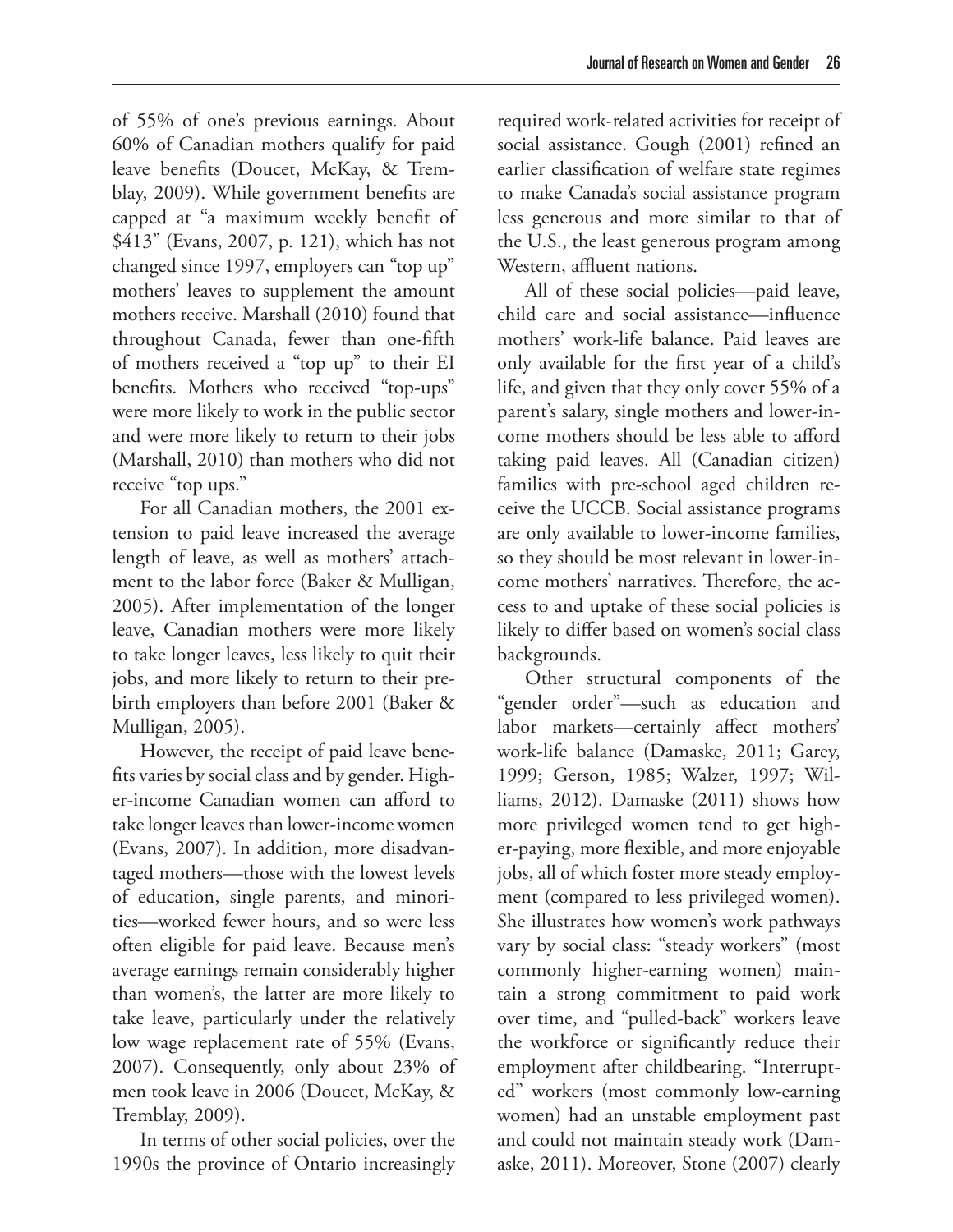shows how inflexible workplaces (and the demands of family life, including the unrelenting demands of husbands' professional jobs) can push even the most qualified, educated women out of professional jobs. Drawing from these studies, I explore how the jobs of mothers and their partners influence mothers' accounts of work-life balance.

As detailed below, this research also includes a small sample of seven immigrant mothers; while this is not a large enough number to infer any patterns, particularly as these immigrants come from different countries of origin, this data can suggest potential areas of study for future research. Immigrants face particular disadvantages under Canadian social policies. While they were just as likely as non-immigrants to find jobs under work-first social assistance programs, their wage levels were significantly below those of non-immigrants, particularly when they received their education outside of Canada (Mitchell, Lightman, & Herd, 2007). Some of the root causes of these differences are "discrimination and the discounting of education and experience earned abroad" (Mitchell et al, 2007, p.304). Many immigrant women face other challenges in finding jobs, such as traditional gender ideologies from countries of origin that prioritize women's unpaid work as mothers and wives over their paid work. Past research suggests that traditional beliefs can compel immigrant women to stay at home with children (Moon, 2003; Read & Cohen, 2007). In addition, many immigrant women arrive in new countries without the extended family networks that contributed child care and household labor in their countries of origin, so are less able to engage in paid work (Man, 2001). Below I explore a small sample of immigrant mothers and their (very limited) experiences with paid leaves.

#### » Gender Arrangements and Gender Culture

While two-thirds of Canadian mothers work for pay (Almey, 2010), they still perform the lion share of child care and domestic work in most families. In 2010, women did twice as much unpaid child care as men (about 50 weekly hours compared to men's 24.4) and 13.8 hours of weekly domestic work compared to men's 8.3 hours (Milan, Keown, & Robles Urquijo, 2011). This discrepancy in domestic labor helps explain why mothers are more likely to take paid leave than fathers.

Predominant cultural beliefs undoubtedly influence mothers' accounts about caregiving and paid work (Arendell, 2000; Damaske, 2011; Hays, 1996). Hays (1996) identified the "intensive mothering" ideology, which holds that mothers should be primary caregivers of children and that ideal childrearing is guided by experts, time-intensive, and emotionally engrossing. Under intensive mothering, when mothers must work for pay, they justify their employment by stressing its benefits for their children (not for themselves). Research generally supports the predominance of an intensive mothering script in North America (Arendell, 2000), while also identifying important challenges to intensive mothering, particularly among employed mothers (Blair-Loy, 2003; Author, 2012) and mothers of color (Christopher, 2013; Collins, 2000; Damaske, 2011; Dean, Marsh, & Landry, 2013).

In her analysis of women's work-family decisions, Damaske (2011) argues that women use accounts to explain behaviors that are likely to be scrutinized by others: "accounts allow women to emphasize behavior they believe will be more socially acceptable, such as decisions made to care for family, and to minimize behavior that might be seen in a negative light, such as decisions made for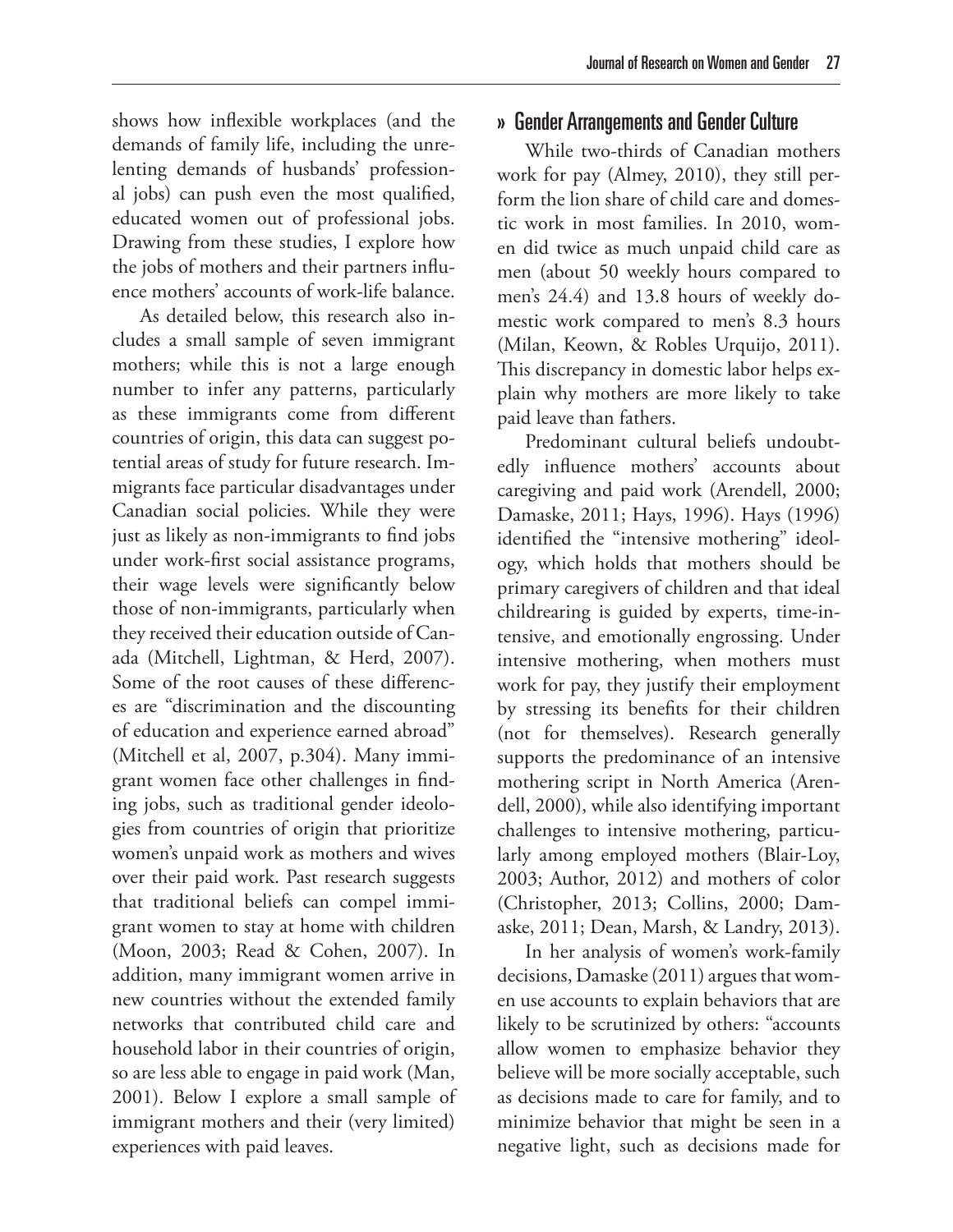themselves" (p. 149). Below I explore how women in this sample use accounts of intensive mothering in their discussions of paid leaves—and how social class mediates these processes.

To this body of research, this article contributes a focus on mothers' accounts of paid leaves and work-life balance, exploring the intersections of the policies women receive, their jobs (and those of their partners), and the predominant cultural scripts that emphasize intensive mothering. The paper also explores how mothers' accounts vary by social class.

# **Methods**

From 2007 to 2009 I conducted indepth interviews with 59 mothers of young children—26 in two cities in Ontario, Canada and 33 in two U.S. cities. In this article I focus on the 26 Canadian mothers who lived in Toronto and Hamilton, a smaller, more industrial city in Ontario. Given the lack of a federal paid leave policy in the U.S., few U.S. mothers received any substantial paid leave, which meant their discussions of paid leaves were quite limited. For these reasons, I focus on Canadian mothers in this article.

I recruited Canadian respondents with flyers advertising the studies in public places in high-, middle-, and low-income areas, and by snowball sampling, through which personal contacts and other respondents gave me names of other mothers. I limited the number of contacts recruited by snowball sampling in order to ensure a diverse sample. Interviews were semi-structured. I worked from an interview guide, but gave mothers substantial leeway to discuss the experiences most important to them. I conducted interviews in either public places or in the respondents' homes. Interviews lasted between 45 minutes and two hours, most in the hour to 90 minute range.

I asked all mothers about their experiences of and opinions about paid leave (and any other social policies they had received). I also asked about mothers' work experiences and caregiving arrangements, that of their partners (when present), as well as their preferences for paid and unpaid work and how these preferences have changed over time, particularly after having children. I did not consistently use the term "work-life balance" in interviews, because women in early interviews expressed confusion over what the term meant; here I operationalize "worklife balance" by how closely women's actual work-life arrangements matched those they said they desired. Figure 1 describes mothers' work-life balance as high, moderate, or low. However, mothers' narratives show that work-life balance is indeed a fluid concept: some mothers had the work-life arrangements they preferred at the time of the interview, but worried they would not when children were older; others did not have their preferred work-life arrangements at the time of the interview but expected to soon. Therefore, these descriptions of work-life balance in Figure 1 are intended as general descriptions that may change over time, rather than fixed categories.

The sample consists of 26 mothers who had at least one child under age six. I gave all mothers pseudonyms. Only three of the women self-identified as women of color (Celeste, Cecilia, and Sitina). In this article I do not explore variations in mothers' narratives by race. However, another paper from this study (Christopher, 2013) focuses on the racial/ethnic differences in mothers' employment narratives. As seen in Figure 1, there is substantial variation in respondents' social class background. The social class categories in Figure 1 reflect respondents' family income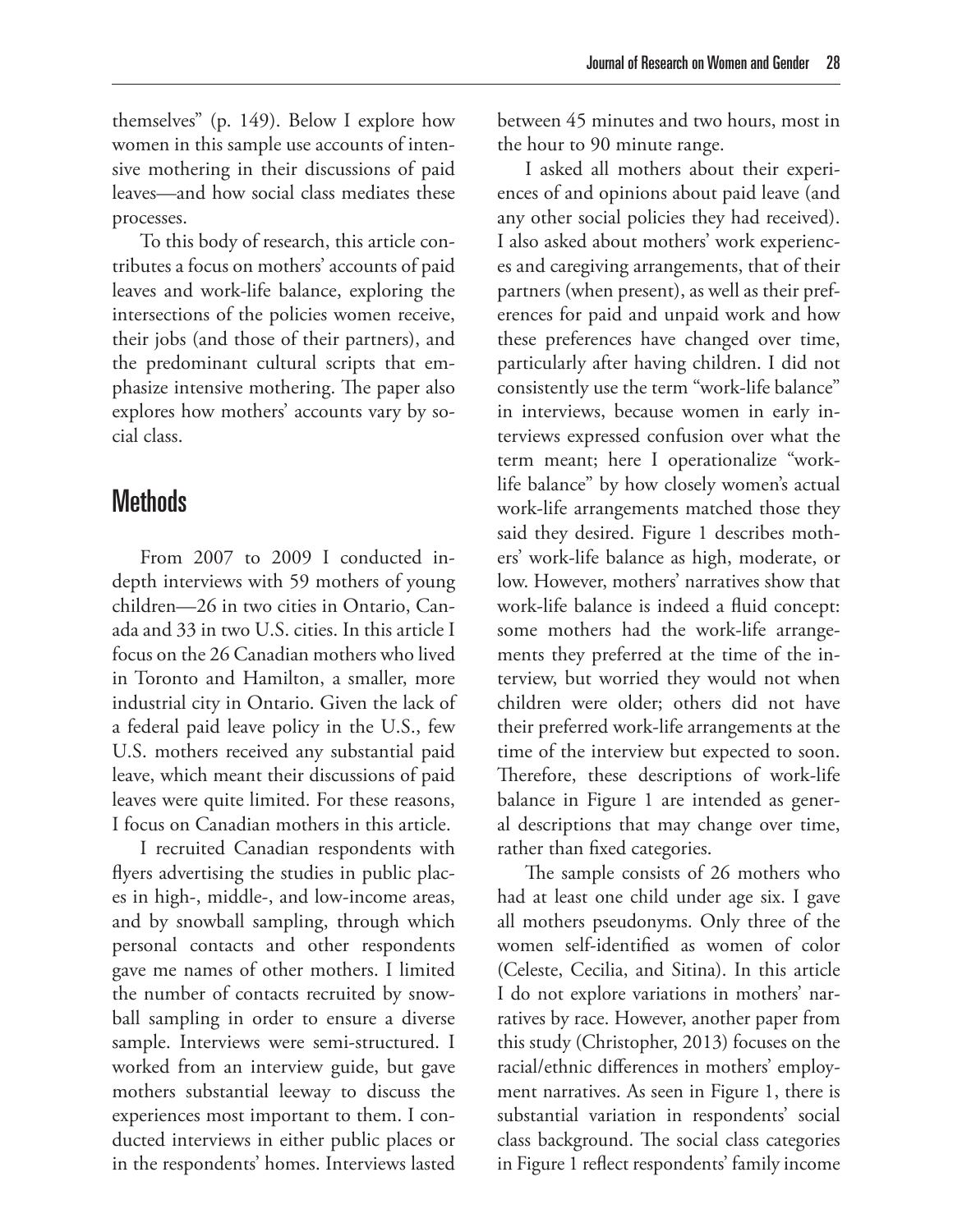#### » Ontario Mothers' Paid Leave Narratives

Fifteen of the 26 mothers (about 58%) received paid leaves for at least one of their children (and most received leaves for all children). However, as Evans (2007) suggests, higher-income mothers were much more likely to receive paid leaves: 82% of upper- and upper-middle income mothers received leaves, compared to 47% of lowand lower-middle income mothers.

Every mother in this sample—regardless of whether she received the paid leave herself—expressed support for the nearly year-long paid leave. The only criticism was that the policy should cover all mothers, including self-employed mothers and those who had not worked enough hours to qualify under the current policy. But few mothers leveled this criticism. Across the board, mothers praised the paid leave policy as "amazing," "a blessing," "wonderful," and "great." While the mothers were consistent in their strong support of "mat leave" (the lay term for paid leave), their experiences varied by social class.

#### » Paid Leaves among Upper and Upper-Middle Income Mothers

As seen in Figure 1, of the 11 upper- and upper-middle income mothers, all but two received paid leaves for their children, and all but two worked for pay or were on leave at the time of the interview. Most were steady workers and returned to work full-time after paid leaves (or planned to), but a few pulled back from work after having children.

Rachel was one of five upper-income mothers. She worked part-time as an attorney for the Canadian government, and with both children received paid leaves that were

and education: upper-income mothers all had post-graduate degrees, and all had annual family incomes above \$175,000 (in Canadian dollars). The upper-middle class mothers had at least university degrees and family incomes between \$75,000 and \$174,999. (One exception is Betsy, whose income was lower than \$75,000; she had a Ph.D., so I considered her upper-middle class.) The lower-middle class mothers had family incomes between \$30,000 and \$74,999, and most did not complete university. None of the low-income mothers had a university degree from Canada, and all had annual family incomes under \$29,999. All but one of the mothers (Salma) were either married or cohabiting with a partner at the time of the interview, and all were heterosexual except Betsy, who had recently moved in with her female partner. Most respondents had two children; seven had one child; five had three children; and one had four children. These mothers had children slightly later than the average age of first birth in Canada (28.5 in 2011). Most mothers were in their 30s, one was 44, a few were in their 20s, and one was 19.

This sample is limited because it includes mostly partnered mothers; in 2010, about 24% of Canadian births were to unmarried mothers. Therefore, these mothers' narratives should include fewer hardships than a sample with more single mothers.

After student assistants transcribed tape-recorded interviews, I coded them first using literal coding based on the main questions of interest in the study (Hesse-Biber, 2007). I then moved on to more "focused coding" (Charmaz, 1995) in which I compared respondents' narratives to one another, and compared respondents' narratives to themes from the literatures on mothering, social policy, and work-life balance. Through focused coding I developed the themes on which this article is based.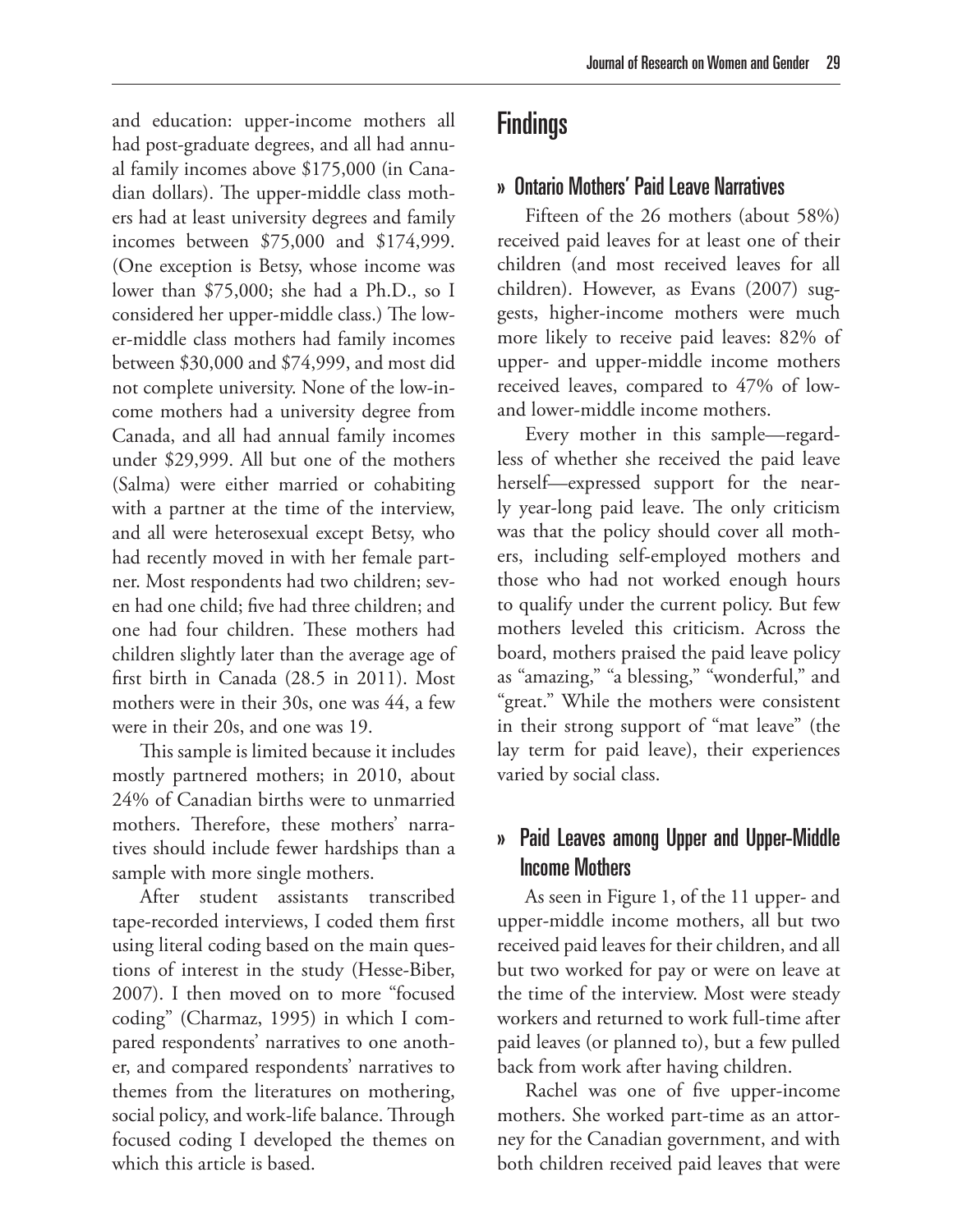#### **Figure 1**

Mothers' Social Class Background, Employment/Caregiving Status, and Work-life Balance (WLB)

| <b>Social Class</b>        | <b>Employment / Caregiving</b><br><b>Status</b> | <b>Received Any</b><br><b>Paid Leave?</b> | <b>WLB</b> |
|----------------------------|-------------------------------------------------|-------------------------------------------|------------|
| <b>Upper Income</b>        |                                                 |                                           |            |
| Rachel                     | Attorney, Part-time                             | Yes                                       | High       |
| Leah                       | At Home                                         | Yes                                       | High       |
| Sarah                      | Attorney, Full-time                             | Yes                                       | High       |
| Dana                       | Recruiter, Full-time                            | Yes                                       | Moderate   |
| Cara                       | Therapist, Part-time                            | N <sub>o</sub>                            | High       |
| <b>Upper-middle Income</b> |                                                 |                                           |            |
| Jessica                    | Consultant, On Leave, return Full-time          | Yes                                       | High       |
| Melissa                    | Policy analyst, On Leave, return Full-time      | Yes                                       | Moderate   |
| Serena                     | Writer, On Leave, return Part-time              | Yes                                       | High       |
| Megan                      | Engineer, On Leave, return Full-time            | Yes                                       | High       |
| Alissa                     | At Home                                         | Yes                                       | Moderate   |
| Betsy                      | Adjunct Professor, Full-time                    | N <sub>0</sub>                            | High       |
| <b>Lower-Middle Income</b> |                                                 |                                           |            |
| Shanna                     | At Home                                         | Yes                                       | Moderate   |
| Callie                     | Child Care Provider, Part-time                  | Yes                                       | Moderate   |
| Kathy                      | At Home                                         | N <sub>o</sub>                            | High       |
| Harriet                    | At Home                                         | Yes                                       | Low        |
| Salma                      | Cook, Part-time                                 | No                                        | High       |
| Lisa                       | At Home                                         | Yes                                       | Low        |
| <b>Immigrant</b>           |                                                 |                                           |            |
| Carma (Burma)              | Nurse, Full-time                                | Yes                                       | High       |
| <b>Low Income</b>          |                                                 |                                           |            |
| Kelly                      | At Home, about to work Full-time                | Yes                                       | Moderate   |
| Melody                     | At Home, Attending School                       | Yes                                       | Moderate   |
| <b>Immigrants</b>          |                                                 |                                           |            |
| Azra (Palestine)           | At Home                                         | <b>No</b>                                 | Moderate   |
| Sitina (Sudan)             | At Home                                         | N <sub>o</sub>                            | Moderate   |
| Jasmin (Burma)             | At Home                                         | <b>No</b>                                 | Moderate   |
| Cecilia (Jamaica)          | Cashier, Part-time                              | <b>No</b>                                 | Moderate   |
| Neema(Algeria)             | At Home                                         | <b>No</b>                                 | Moderate   |
| Ana (Brazil)               | Personal Trainer, On Leave, return Part-time    | <b>No</b>                                 | High       |

"topped up" to 93% of her salary by her employer. After having her first child, she left the extremely long work hours in a private firm for her current job—which she "loved." After having her daughter, she said that "working in private practice wouldn't allow me to be the kind of parent I wanted to be."

Describing her paid leaves and her part-time job, Rachel said:

I am so proud of my employers for offering these benefits…. I think I am the luckiest person to have this job. I really don't think that I could have the life-work balance that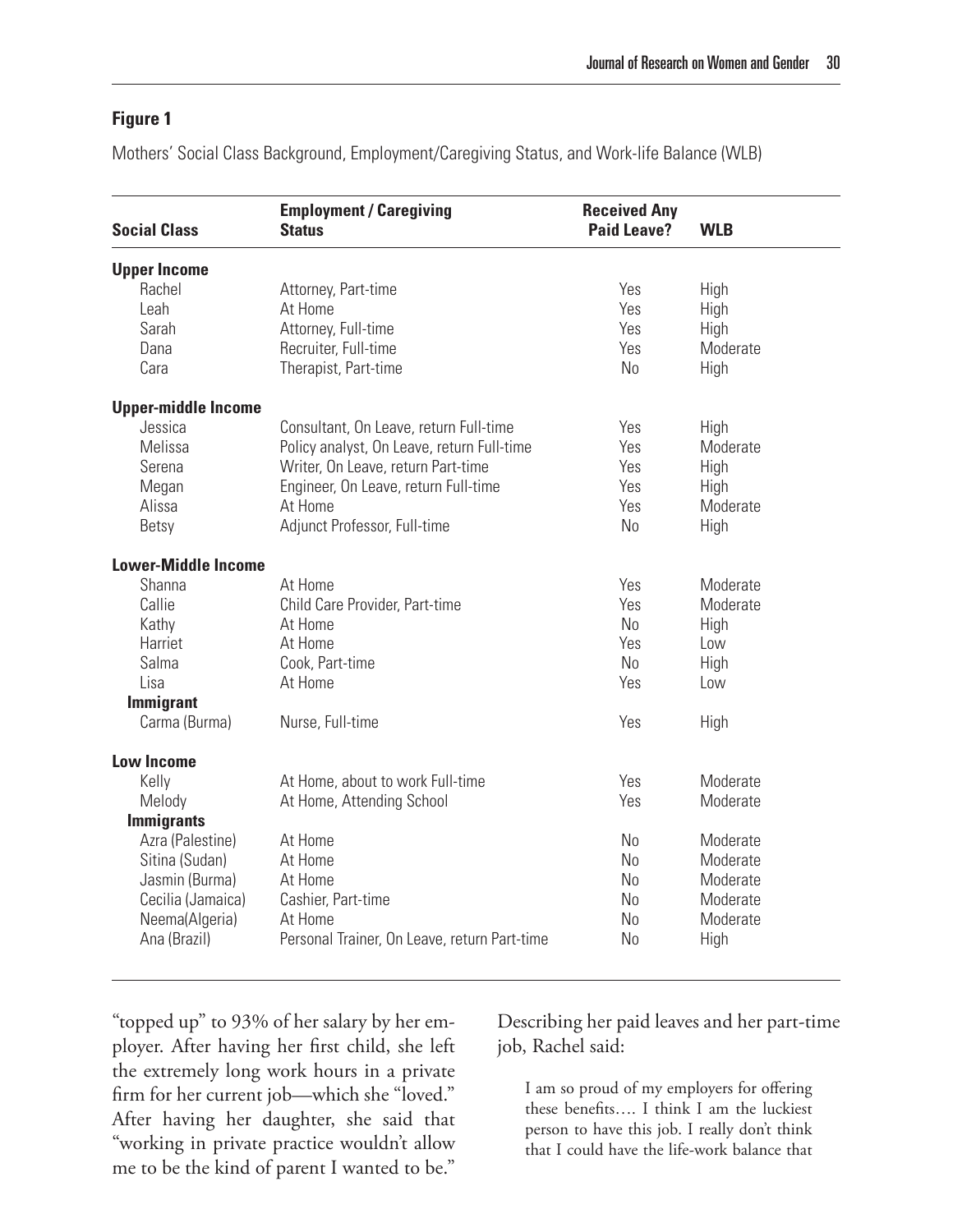I do anywhere else. I feel tremendously supported by my employer as a working mother.

She went on to say that the "year leave is amazing." She found the paid leaves "amazing" because they helped her be an involved mother, while also keeping a job she loves. She said, "I strongly identify as a lawyer. I also strongly identify as a mother, but I wouldn't be happy staying at home. I enjoyed the year off that I had, but by the end I was itching to get back." Rachel was content being an intensive mother when her children were infants but was ready to return to her job thereafter. When I asked if she felt any guilt about returning to work, she said no because she had "plenty" of time with her children given her part-time work schedule. Thus, the year-long paid leave bolstered Rachel's "strong" identity as a mother, helped her maintain a steady worker status over time, and helped Rachel feel no guilt about returning to work (though the fact that she worked part-time also helped). The "amazing" year-long paid leave, then, served as "buffer zone" for any guilt Rachel would feel over working for pay with an infant at home.

Rachel's husband earned a very high salary as a corporate attorney. With their high family income, Rachel hired a "wonderful" full-time nanny, a housecleaner, and a gardener. Ultimately Rachel's strong commitment to her job, her part-time work schedule and her high-quality child care made her quite happy with work-life arrangements after her paid leaves ended.

Most of the other upper-income mothers remained steady workers after childbearing, though Cara pulled back to low part-time hours. All five of these mothers employed nannies and housecleaners, which helped the employed mothers remain committed to paid work (and lessened the household

labor of Leah, the one upper-income, stayat-home mother).

All but one of the six upper-middle income Canadian mothers received paid leaves. A few of these mothers were on leave at the time of the interview, and all planned to return to work at the end of their leaves. However, there was also one "pulled-back" upper-middle income mother, Alissa, who at the time of the interview was staying at home with her three children, ages 14, eight, and two. After having her first child, she took only three months off and went back to teach elementary school full-time. After having her second child, she returned to teaching once this child was four (she had accrued enough work time to have the full leaves with both of her children). After the leave with her third child, Alissa stayed home. She drew from an intensive mothering narrative at the time of the interview, saying, "I really wanted to have those firsts: the first steps, the first walk, you know, taking them to school the first day. They're only small once…so for me it was very important to say I raised my children. Not somebody else." Thus, the paid leave afforded her a "buffer zone," during which time she could be the hands-on mother she wanted to be.

However, she planned on going back to work full-time once her youngest son entered Junior Kindergarten (in about two years).Yet whether Alissa would regain her status as a full-time worker was in question, because her husband's job as a steel worker was very difficult to plan around; he worked "12 hour shifts on a rotating schedule…with three days off, three days working nights, two days off, then two days working days." Needless to say, it was hard to arrange child care around this schedule. Unlike the mothers from higher-income households, Alissa did not have money to pay additional caregivers or housecleaners.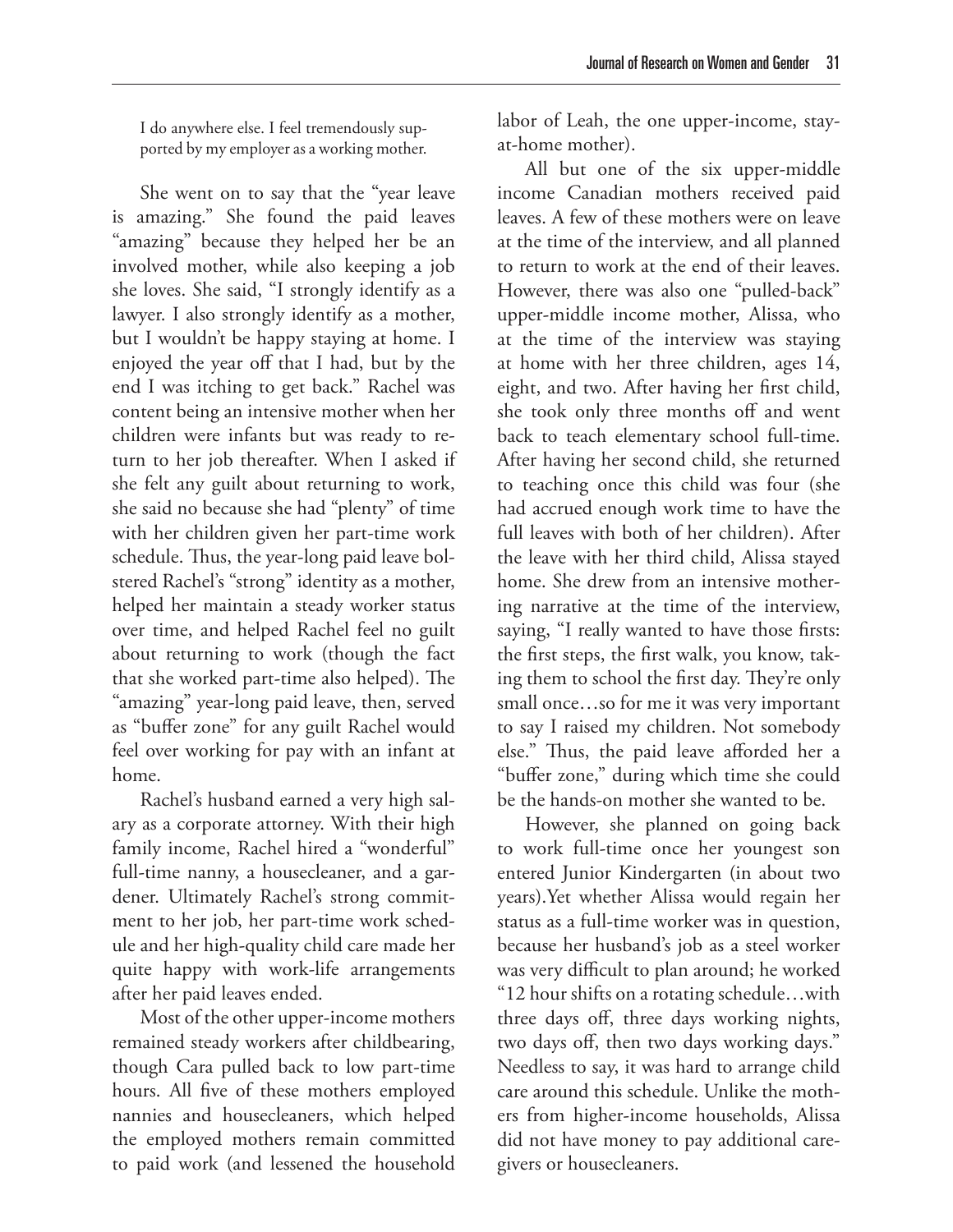Alissa said she was happy with her worklife arrangement at the time of the interview, though she was worried about achieving balance when she went back to work. She complained about the lack of child care assistance from the government, saying that she "didn't think it was fair" that so many assistance programs were not available to her family because they earned too much. Alissa's husband earned about \$95,000/year as a steelworker, which she said might seem like a lot, but amounted to less than one would expect with a family of five. She even said she did not want to receive the \$100/month UCCB, because it pushed her family into a higher tax bracket. She had called the government to see if she could decline the payment but found out she could not.

As described above, she foresaw substantial work-life conflict trying to return to full-time work given her husband's difficult schedule. Alissa shows that while paid leaves can serve as "buffer zones" to help mothers balance work/family demands during the first year of a child's life, mothers who prefer to spend several years at home—and with husbands who work long, unpredictable hours—may use the leaves as a springboard into longer leaves from the workforce. In addition, without subsidized child care for middle class families, Alissa may struggle to attain work-life balance when she returns to her teaching job. Alissa's account shows how social policies, cultural demands, and husbands' jobs can intersect to complicate work-life balance.

However, all of the other upper-middle income mothers were more work-identified and used leaves as temporary breaks from employment. At the time of the interview, Jessica was a government consultant on paid leave with her 10-month old. Describing her leave, she said she had "loved every minute" (though later in the interview admitted the very beginning was hard due to "isolation" and "not getting out enough").

Jessica was preparing to return to work full-time and had mixed feelings about putting her son in daycare. On one hand, she said she felt guilty about returning to work: "you know, he's my baby, I should be taking care of him." At the same time, she was "excited to go back" to work, because she was happy with the on-site daycare he would attend and looked forward to returning to her job: She said, "I like working. I like using my brain…. I like the culture of the company, and I like the work that I do. I feel like I'm making a difference." While Jessica's comments seem contradictory, one can see how she uses her year-long paid leave to account for her being a good, intensive mother (during which time she felt she "should be taking care of him"). Here again, the paid leave provided a year-long buffer zone in which Jessica could be an intensive mother and not feel guilt because she was at home.

As Jessica prepared to go back to her job, she resolved the dilemma between intensive mothering and full-time work by emphasizing that she had to work in order to help pay her family's mortgage and bills; she said that not returning to work was "a non-reality." She also planned to ask her boss if she could return to work for four days a week rather than five. When I asked if she thought this was possible, she described a few women who had arranged similar four-day schedules at her workplace, but also said the "culture of the workplace" generally did not support part-time work. At the time of the interview, it was unclear whether Jessica would achieve her ideal of working four days a week. How Jessica would manage the guilt associated with going back to work depended in part on whether she could work four days a week instead of five.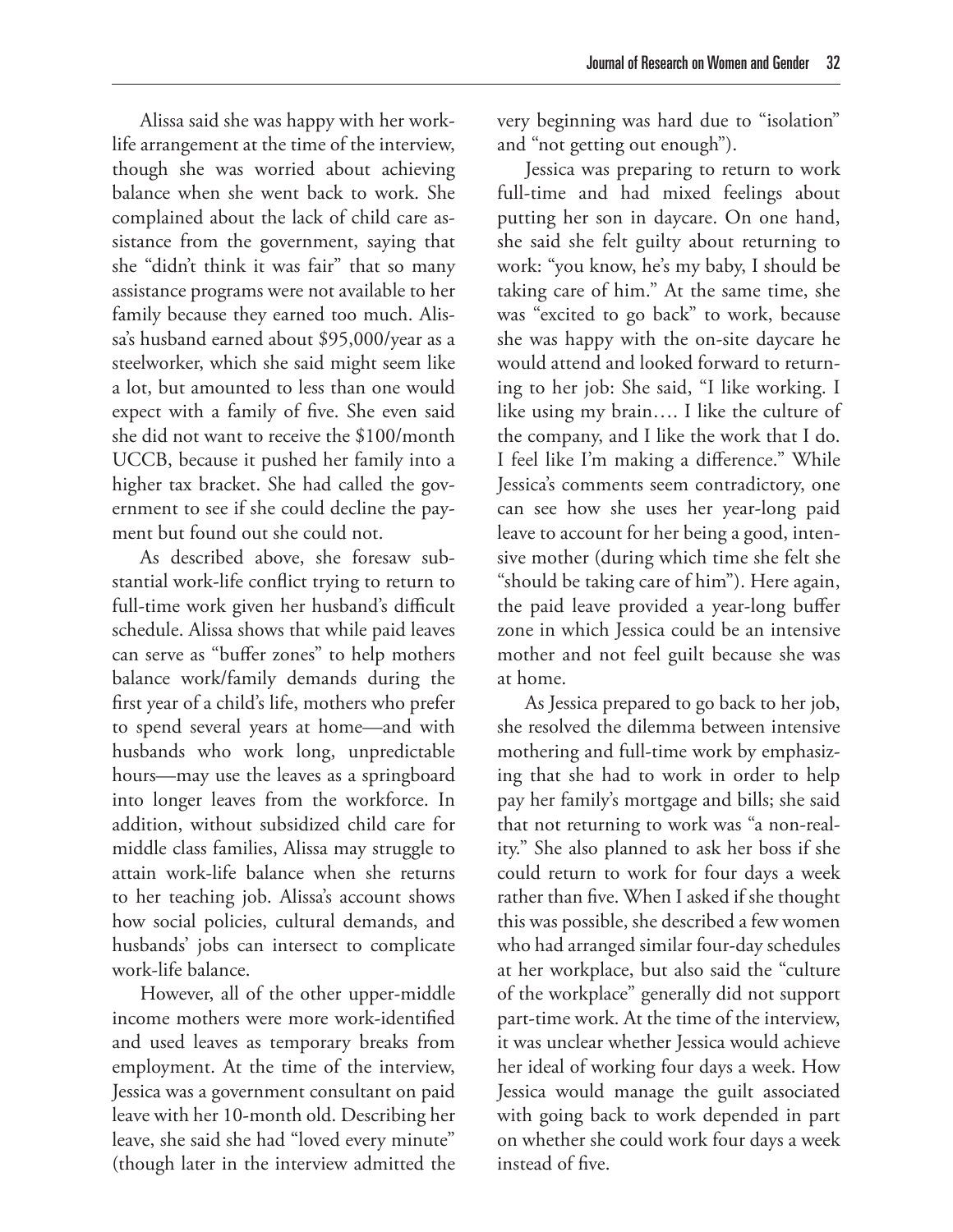Melissa, an analyst for provincial social services on paid leave with her second child at the time of the interview, was one of the only mothers who said she would prefer to work for pay over spending the first year with her child. Nonetheless, she took six months of paid leave with both of her infants because she felt "it's really important that kids, especially early on, get a lot of time with their parents." Regarding her work-life preferences, she said: "Truthfully, I would love to be back at my job. (Laughs.) A lot of people ask me 'do you love being at home with your kids?' And the answer is not really. The more breaks, the better." Thus, while Melissa did not have her desired work-life balance at the time of the interview, she would soon achieve her desired work-life balance by splitting her year-long paid leave with her partner (an architect). She was looking forward to going back to work, though she did worry that her long work days would mean a long time away from her young children. Melissa said her family could not afford a nanny, and she did not want to put her infant in a daycare, so she and her partner split the paid leave. While she adopted some aspects of intensive mothering, she also stressed that working provided her with important benefits. As shown above, said that her parenting improved when she had time *away* from her children. Melissa's negotiation of social policies and cultural demands—splitting the paid leaves equally with her husband and posing clear challenges to the intensive mothering ideology—was unique among this sample of mothers. In her case, the six months of paid leave would provide a "buffer zone" for her to be the intensive mother she felt she should be; but she was also very much looking forward to returning to work thereafter.

Overall, several patterns emerge from the upper-middle and upper-income mothers' paid leaves narratives. Paid leave serve as

"buffer zones" for mothers in terms of the cultural expectations of intensive mothering: several mothers used the paid leaves to justify their status as "good mothers," while also staying committed to their careers as steady workers. The year-long paid leave also provides a buffer zone that assuages worklife conflict during the first year of a child's life, and the mothers with more resources, more family-friendly employers, and more involved husbands had an easier time managing work-family conflict in the subsequent years of a child's life. In the absence of these benefits, mothers (like Alissa, and possibly Jessica) would struggle to return to work, a pattern also seen in the narratives of many lower-middle and low-income women.

#### » Paid Leaves among Lower-Middle and Lower Income Mothers

As stated above, fewer than half of the lower-middle and low-income mothers received paid leaves. They were ineligible for a number of reasons: Cecilia was self-employed as a nanny, so she was not eligible. Salma, Ana, and Kathy did not work enough hours at work to qualify for leaves. Three immigrant mothers (Azra, Jasmin, and Neema) had not worked at all since moving to Ontario; immigration interrupted their status as workers. All three of these immigrant women said they preferred to be at home with their young children. However, all also said they preferred to work at least part-time in the future, though none of them was certain that they would be allowed to work given their immigration status (and none had any specific plans in mind for child care). Compared to the upper- and upper-middle income mothers, more lower-earning mothers were staying at home with young children, a decision all but one of them (Lisa) said they preferred.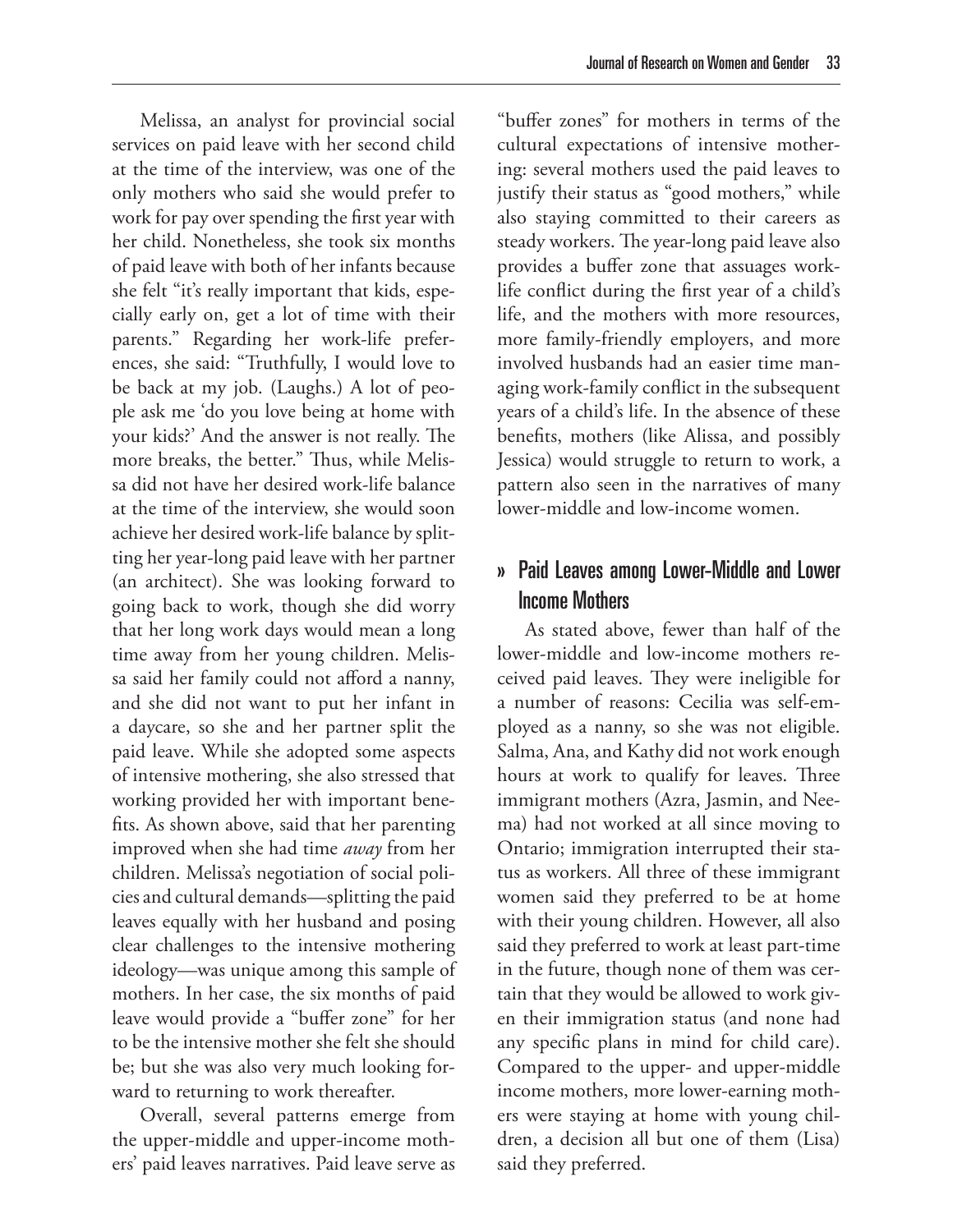A common pattern for lower-middle income and low-income mothers was receiving paid leave and then pulling back from work; this describes six of the seven mothers who received leaves. For example, Harriet was one of the most conflicted mothers in the sample when it came to paid work:

I had planned to go back but I…when it came down to it, I just did not have the heart to go back. It was the toughest choice of my life, really…the agony over that decision, yeah…it affected my identity really, 'cause…the self-esteem of not going back and actually bringing in a paycheck…and I was kind of letting my employer down and we were a team…so I was letting down the team. But on the other hand I just didn't want to miss those first steps…and they [her children] needed to have somebody that was there constantly, their source of security.

As one can see in this quote, Harriet drew from an intensive mothering script. Later in the interview, when I asked whether she liked her job, she said, "off and on, but no, near the end I wasn't happy with it, because you couldn't turn down overtime without them throwing a fit…it was stressful there." When explaining why she did not return to work, she added "the money wouldn't have been enough either, it'd be basically working for somebody else to raise my children. And with hardly any benefit." Thus, for Harriet, there were multiple reasons for her not to return to work after her paid leave; as Damaske (2011) would suggest, her account stressed the needs of her children, the most culturally appropriate explanation for mothers' decisions to stay home. But Harriet also had a low-wage job that she did not enjoy, and her husband worked long hours. A yearlong paid leave was simply not enough to assuage the work-family conflict brought on by all these factors, so Harriet stayed home after the year-long "buffer zone" of her paid leave. One can clearly see the difficulty in Harriet's decision to stay at home—the "toughest choice" of her life. At the time of the interview, she said she would prefer to be working part-time, but did not see how she could arrange that given her husband's long work hours.

Only one immigrant mother, Carma, received any paid leave. Carma immigrated to a large city in Canada from Burma (also known as Myanmar) in 1998. Carma worked at a nursing home for 40 hours a week, and was also attending nursing school to attain her BSN, or four-year nursing degree. She had two daughters and hired a caregiver for them during her work hours. While Carma and her husband both worked full-time, their family income was modest the four family members shared a one-bedroom apartment.

Carma spoke passionately about her nursing job, and about nursing school: she said, "For me, I spend so much effort and so much hard work in my nursing school, and that was my calling. That's my job. I love it; I love what I do…. I have all this skill, I don't want to lose it." Carma invested a great deal in her education, and did not want to give up those skills to stay at home full-time with children. She also described the confidence and independence conferred by her job: "If my husband would say, 'you stay at home,' like traditionally back home, I would feel unfulfilled. I would feel unproductive…. I love to work and be productive." Carma also talked about how being a mother made her more compassionate person, and a better nurse: "I feel rejuvenated [when] I come back from work. I'm energized because I love what I do…. I'm happy to see them [her children]." While Carma clearly valued motherhood and was glad she had paid leaves with her two children, she also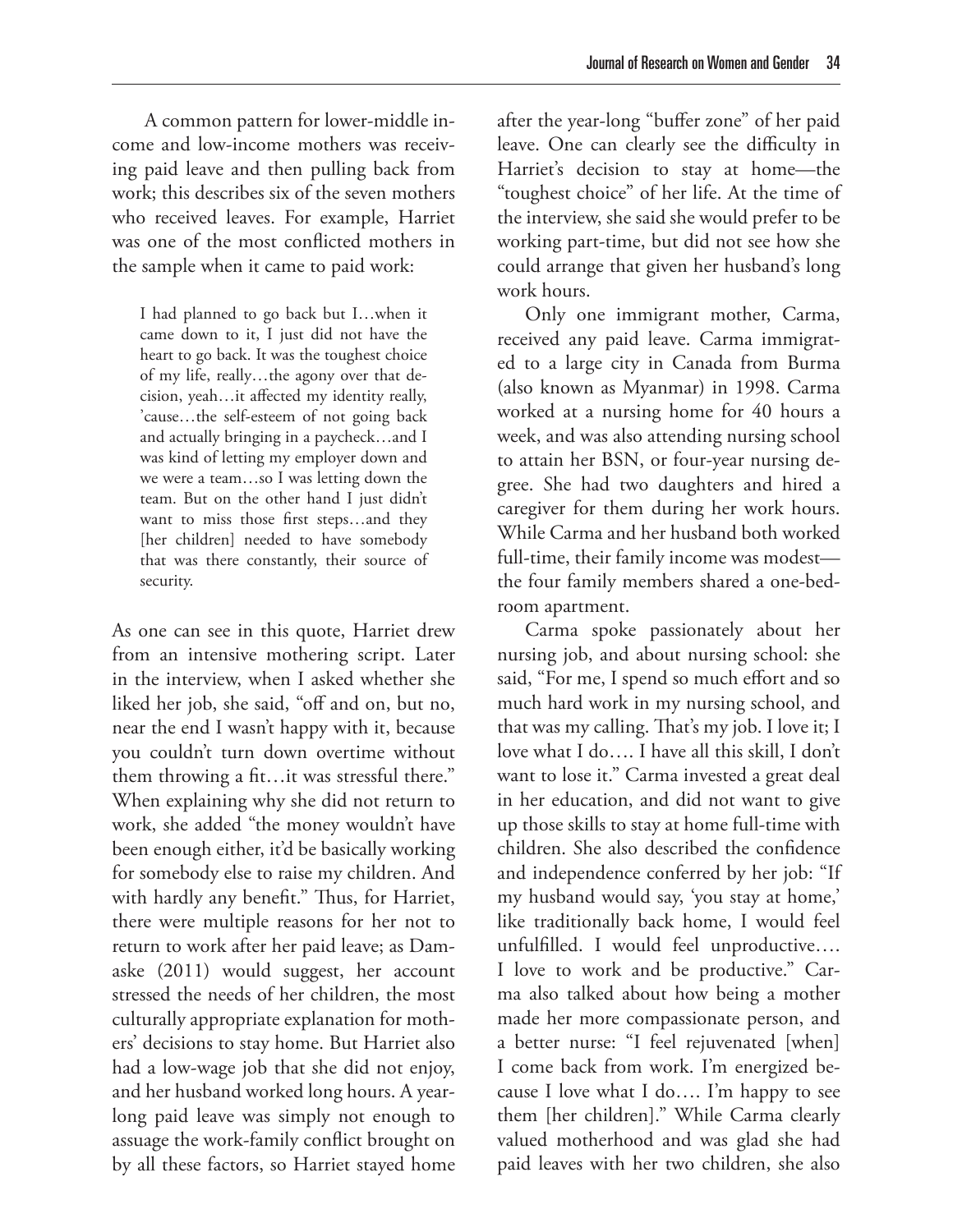strongly valued her paid work and expressed no guilt about working for pay (and instead stressed the benefits of her children gaining independence from her).

With her first daughter, Carma split the paid leave with her husband, and with her second daughter, Carma took the full year of paid-leave. Like Rachel, Carma used the paid leaves as short-term strategies to be able to care for her infants, and she preferred to work full-time once they were older. She (somewhat jokingly) said, "I'm strong like an ox, I can take it!" Thus, Carma had achieved her ideal work-life balance during her paid leaves, and thereafter.

Carma's relationship with her husband (who worked full-time as a carpenter) was complex; he was one of only two fathers in this sample who split the paid leave with his wife. However, Carma said she had to push him to contribute housework and child care. While she seemed happy in the relationship and said he supported her work and schooling, she did not want to rely solely on him for income.

Carma stressed the importance of a strong work ethic more than any other mother in this sample. She said she inherited this work ethic from her mother, who taught her that "all the good things people have are their education, and…compassion, and you have to be productive." She also said her mother taught her "survival skills." When I asked whether most immigrant Burmese women in her city worked for pay, she said, "women are equally hard-working as their husbands…they're immigrants, and they have to work hard more, to prove to Canada that they are productive members of society."

Only one other immigrant woman (Cecilia, from Jamaica) worked for pay, and she too said she worked because she did not want to "depend on anybody" like her husband.

Because this is such a small sample size of immigrant women, in particular those who work outside of the home, we cannot draw any inferences from this similarity. However, Carma's case suggests that a strong desire to work might be more necessary for employment for immigrant mothers, particularly if they face barriers to work under immigration law or because of husbands' traditional attitudes.

Kelly's work-life arrangements provide an interesting contrast to those of Carma. Kelly had two children, age seven and two, at the time of the interview. She had not worked for pay since having her older child. She drew heavily from intensive mothering: "I've always thought that a mom should be at home with their children, and I love babies, I never had a problem with being home. It was just always the money that was the problem." Consequently, she was about to start a full-time job cleaning houses. She did not want to work for pay—certainly not full-time—but said she had no choice, because she and her long-term partner could no longer afford the rent on their townhouse.

Before having children, Kelly worked full-time as a supervisor of office cleaners, and she received paid leave after the birth of her child. After the leave ended, she did not want to return to work; she said, "I really wasn't comfortable sticking my new baby in a daycare that, you know, he didn't know. And I knew he would cry, which would probably make me cry, because I am an emotional person, and I just couldn't do it." After receiving social assistance for a short time period, she met her current partner, who supported her financially. They had a child a few years later.

Like Carma, Kelly was living in a relatively low-income household, could not afford to hire help for housework, and was frustrat-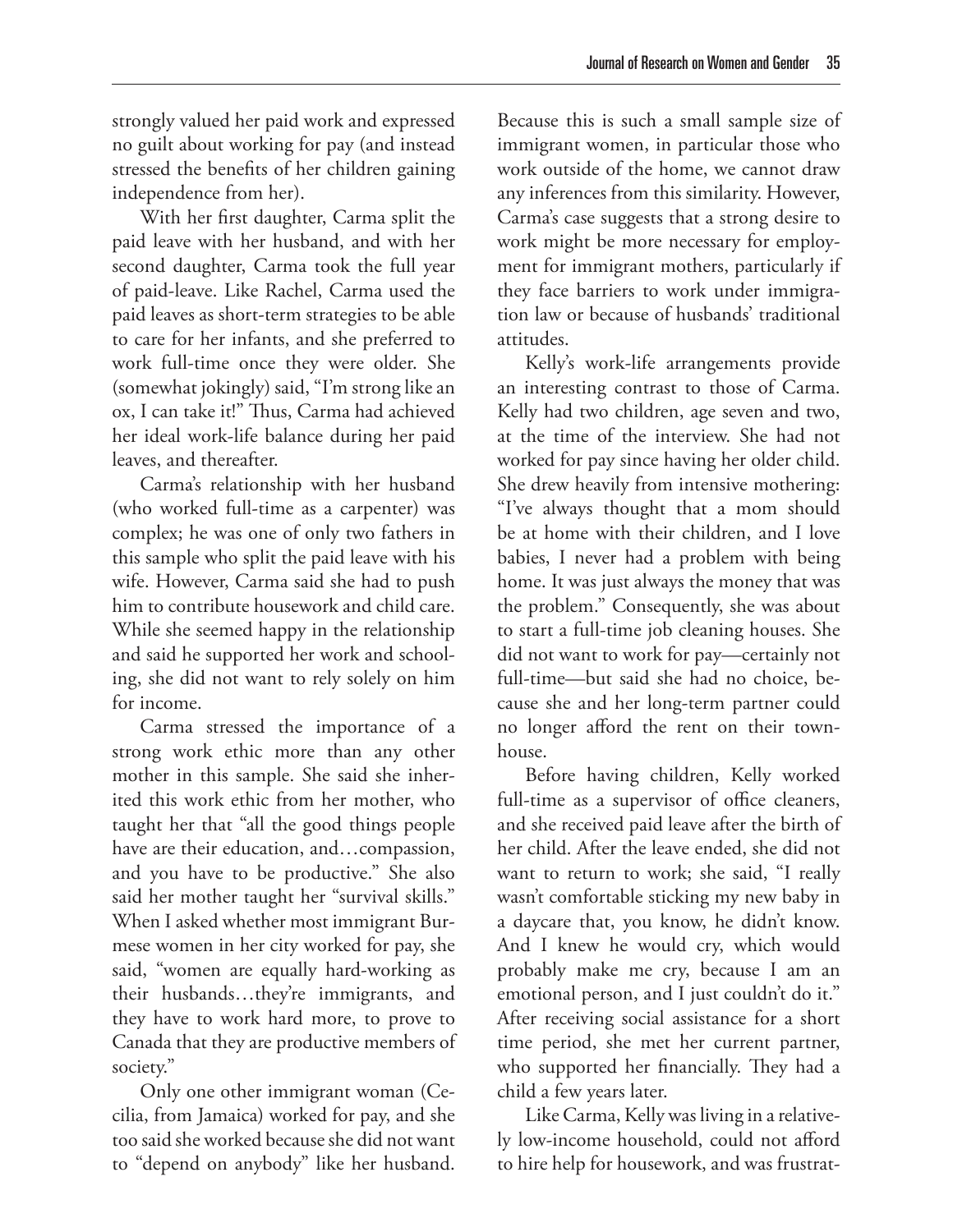ed that her partner did not contribute more housework and child care. Kelly hoped that starting full-time work would push him to help more around the house. However, unlike Carma, Kelly preferred not to work for pay when having young children, and Kelly was fine depending on her husband for finanacial support. She said, "I'm probably a little bit more old school, I'm comfortable with a man going to work, and me staying at home doing more of the home job, the mom job." Both Carma and Kelly used paid leaves with at least one of their children, but they used them in different ways: Carma used her paid leave as a brief time away from paid work, whereas Kelly used her paid leave as a segue into several years out of the work force (like Alissa). Kelly was more comfortable with traditional "gender arrangements," but Carma was not.

Kelly and Melody were the only low-income mothers who received any paid leave; Shanna, Callie, Kathy, and Cecilia also brought up fears about low-quality daycare. In contrast, Lisa wanted to work, but could not find a job. Given multiple bouts of unemployment, Lisa's work pathway was interrupted.

Overall, the lower-middle and lower-income mothers were less likely to receive paid leaves, and when they did, they often used paid leaves as segues into longer periods of staying at home with children. Many drew from intensive mothering, but as Harriet's narrative shows, some also had jobs that were not rewarding, and several expressed fear over putting their children in low-quality daycares. With the exception of Carma, many of these mothers expressed work-life preferences they could not attain: preferring to work part-time (Harriet), preferring not to work for pay (Kelly), or preferring to work for pay (Lisa). Most of the immigrant mothers were glad to be home with young

children, but expressed reservations about being able to work for pay when children were older, which all said they wanted to do. Thus, while paid leaves still served as "buffer zones" against work-life conflict (for those who received them), work-life balance was often harder to attain once leaves ended.

# Conclusion

As Pfau-Effinger (2004) suggests, the "gender order" of welfare states and labor markets, "gender arrangements" in households, and the "gender culture" in societies all affect women's lived experiences. On one hand, the "gender order" of paid leaves benefits these Ontario mothers. The year-long paid leaves were "buffer zones" that helped higher-income mothers remain steady workers: paid leaves postponed work-family conflict for a year, and mothers were automatically "intensive mothers" during this time, which allowed them more freedom to focus on employment after paid leaves ended. As Damaske (2011) would suggest, many of these women framed their use of paid leaves by pointing to their families' (particularly their children's) needs. This study adds that the higher-income mothers were typically able to negotiate the "gender order" of paid leaves, their desires for steady employment, and the "gender culture" of intensive motherhood to attain their work-life preferences. Two mothers (Melissa and Carma) even posed direct challenges to an intensive mothering ideology. They split paid leaves with their partners, fostering a more egalitarian "gender arrangement" in their households, and attaining the work-life balance they desired.

However, attaining work-life balance was typically harder for lower-middle and low-income mothers, who were less likely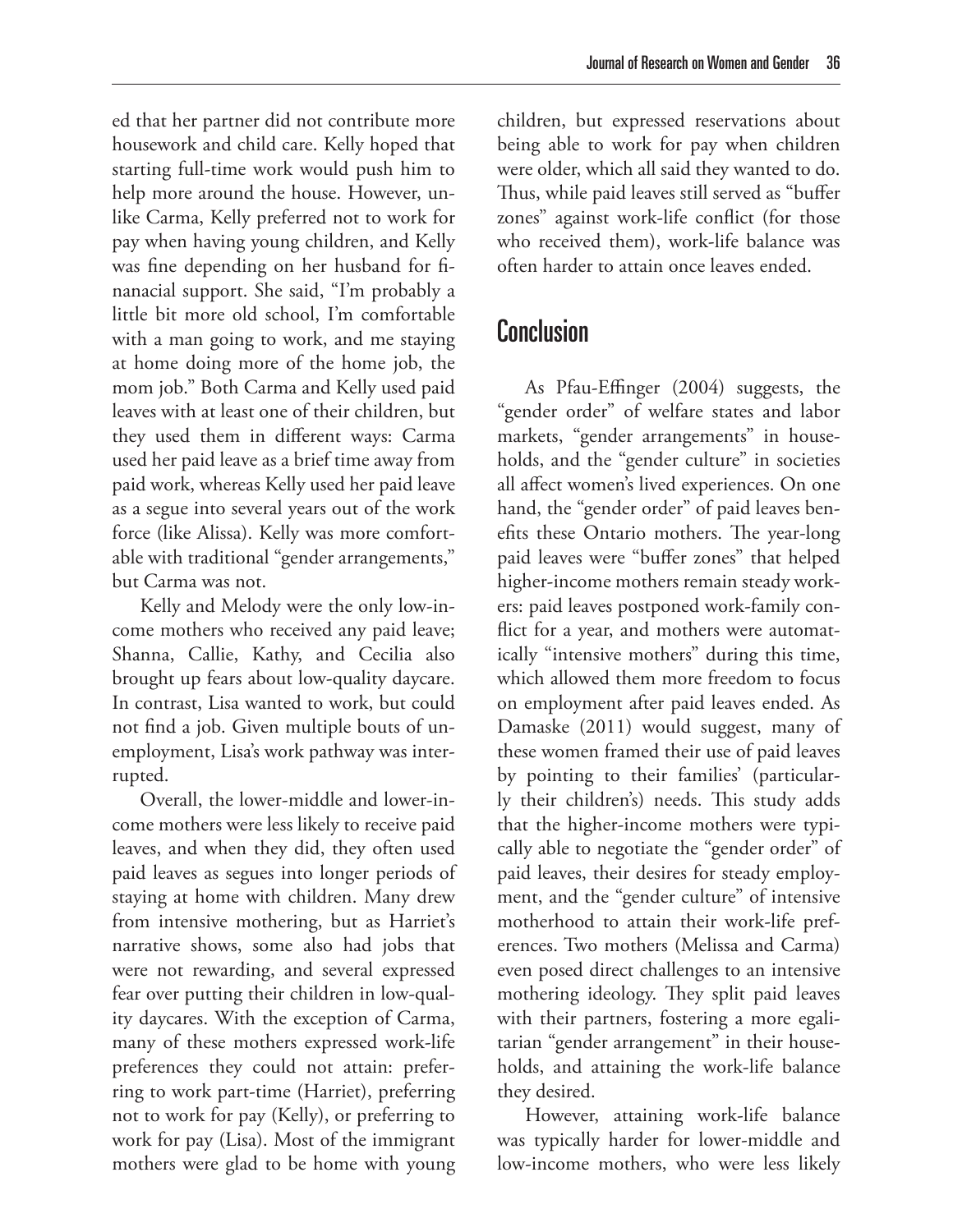to receive paid leaves, wary of low-quality child care outside of the home, and generally more invested in intensive mothering. Lower-income mothers were less likely to receive the "buffer zones" of paid leaves. Among the few that did receive paid leaves, most did not return to their jobs after leaves ended. However, one lower-earning mother with a strong orientation to paid work (Carma) used leaves as temporary breaks from employment, similar to the higher-income mothers. Among the other lower-income mothers, living under a liberal welfare state providing paid leave but not child care left them with few options once leaves ended. Some of these women (like Harriet) would prefer to work, though many others did not; in any case, their employment options were constrained. Harriet's narrative shows how unappealing and low-paying jobs can push mothers into stay-at-home motherhood. Harriet and Alissa's narratives also show how husbands' long work hours constrain married women's employment. Thus, this sample of mothers suggests that in addition to class differences in access to paid leaves (Evans, 2007), other aspects of the "gender order" of the Ontario welfare state and labor market—the nature of mothers' former jobs, the demands of their husbands' jobs, and the ability to afford quality childcare—all influence mothers' work-life balance. Mothers' social class background mediated their employment options and their access to social policies, leaving mothers with different experiences of the "gender order."

As Harriet's comments suggest, mothers in lower-paying jobs also need better working conditions, which would provide greater incentives for them to return to paid work. The experiences of mothers in this sample suggest that until countries have policies that subsidize high-quality child care and improve the working conditions of low-income jobs, mothers' pathways from paid leave to employment will likely vary by social class.

This study raised important questions for further research on the work-life arrangements of immigrant women. Only one immigrant woman in this sample received any paid leave at all; the other immigrant mothers were not eligible for paid leaves to help them attain work-life balance. Carma's narrative suggests an extremely strong work ethic may be necessary to overcome the structural factors impeding employment found in past research. In any case, more research is needed on immigrant women and their experience of policies and work-life balance.

These mothers' experiences of worklife balance changed over time, and many mothers expressed different expectations for their employment in the near future. These mothers' narratives confirm prior research claiming that work-life balance is fluid, not fixed. This study adds that the gender order, gender culture, and gender arrangements women live in—their access to social policies, their jobs and those of their partners, and their beliefs about motherhood—all influenced mothers' work-life balance. This study also suggests that a complex intersection of structural, cultural, and interpersonal factors uniquely affected each mother's experience of paid leaves and work-life balance; nonetheless, within income groups, common patterns emerged.

*Address correspondence to: Karen Christopher, Department of Women's and Gender Studies, University of Louisville. Tel: 502.852.8160. Email: k.christopher@ louisville.edu*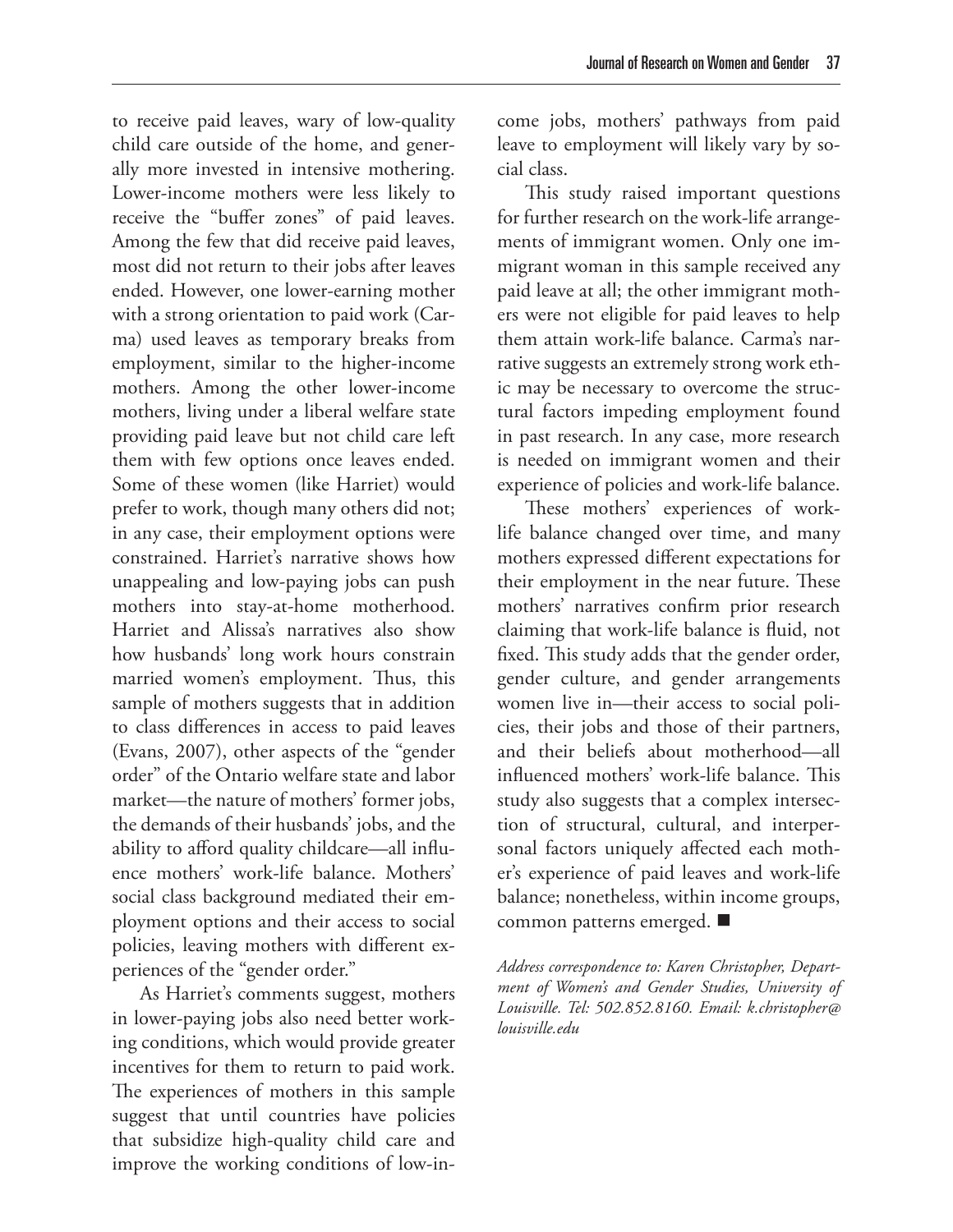# **References**

- Almey, M. (2010). *Women in Canada: Work chapter updates*. Retrieved from http://www.statcan. gc.ca/pub/89f0133x/89f0133x2006000-eng.htm
- Abendroth, A., & den Dulk, L. (2011). Support for work-life balance in Europe: The impact of state, workplace, and family support on worklife balance satisfaction. *Work, Employment and Society*, *25*(2), 234-256.
- Arendell, T. (2000). Conceiving and investigating motherhood: The decade's scholarship. *Journal of Marriage and the Family*, *64*(4), 1192-1207.
- Baker, M., & Mulligan, K. (2005). How does job-protected maternity leave affect mothers' employment and infant health? *NBER Working Paper Series*. Retrieved from http://www.nber. org/papers/w11135.pdf
- Blair-Loy, M. (2003). *Competing devotions: Career and family among women executives*. Cambridge: Harvard University Press.
- Budig, M. J., Misra, J., & Boeckmann, I. (2012). The motherhood penalty in cross-national perspective: The importance of work-family policies and cultural attitudes. *Social Politics*, *19*(2), 163-193.
- Caproni, P. J. (2004). Work/life balance: You can't get there from here. *The Journal of Applied Behavioral* Science, *40*(2), 208-218.
- Charmaz, K. (1995). Grounded theory. In J. Smith, R. Harre, & L. Van Langenhove (Eds.), *Rethinking methods in psychology*. London: Sage.
- Christopher, K. (2013). African American and Latinas' mothering scripts: An intersectional analysis. *Advances in Gender Research, 17*, 189-210.
- Collins, P. H. (2000). *Black feminist thought: Knowledge, consciousness, and the politics of empowerment, 2nd edition*. New York: Routledge.
- Damaske, S. (2011). *For the family? How class and gender shape women's work*. Oxford: Oxford University Press.
- Dean, P., Marsh, K., & Landy, B. (2013). Cultural contradiction or integration? Work-family schemas of Black middle class mothers. *Advances in Gender Research*, *17*, 137-158.
- Doucet, A., McKay L., & Tremblay, D. G. (2009). Parental leave policy in Canada. In P. Moss and S. Kammerman (Eds.), *The politics of parental leave policies: Children, parenting, gender, and the labour market*. Bristol, UK: Policy Press.
- Evans, P. M. (2007). Comparative perspectives on changes to Canada's paid parental leave: Implications for class and gender. *International Journal of Social Welfare*, *16*, 119-128.
- Garey, A. (1999). *Weaving work and motherhood.*  Philadelphia: Temple University Press.
- Gerson, K. (1985). *Hard choices: How women decide about work, careers, and motherhood*. Berkeley: University of California Press.
- Gough, I. (2001). Social assistance regimes: A cluster analysis. *Journal of European Social Policy, 11*(2), 165-170.
- Hayman, J. (2009). Flexible work arrangements: Exploring the linkages between perceived usability of flexible work schedules and work/ life balance. *Community, Work & Family*, *12*(3), 327-338.
- Hays, S. (1996). *The cultural contradictions of motherhood*. New Haven, CT: Yale University Press.
- Hesse-Biber, S. N. (2007). Putting it together: Feminist research praxis. In S. N. Hesse-Biber & P. L. Leavy (Eds.), *Feminist research practice*. Thousand Oaks, CA: Sage.
- Mahon, R., & Phillips, S. (2002). Dual-earner families caught in a liberal welfare regime? The politics of child care policy in Canada. In S. Michel, & R. Mahon (Eds.), *Child care policy at the crossroads*. New York: Routledge.
- Man, G. (2001). *From Hong Kong to Canada*: *Immigration and the changing family lives of middle-class women from Hong Kong*. In B. J. Fox (Ed.), *Family patterns, gender relations*. Oxford: Oxford University Press.
- Marshall, K. (2010). *Employer top-ups*. Retrieved from http://www.statcan.gc.ca/pub/75- 001-x/2010102/article/11120-eng.htm
- Milan, A., Keown, L., & Robles Urquijo, C. (2011). Families, living arrangements, and unpaid work. Retrieved from http://www. statcan.gc.ca/pub/89-503-x/2010001/ article/11546-eng.pdf
- Misra, J., Budig, M. J., & Moller, S. (2007). Reconciliation policies and effects of motherhood on employment, earnings, and poverty. *Journal of Comparative Policy Analysis*, *9*(2), 135-156.
- Mitchell, A., Lightman, E., & Herd, D. (2007). Work first and immigrants in Toronto. *Social Policy & Society, 6*(3), 293-307.